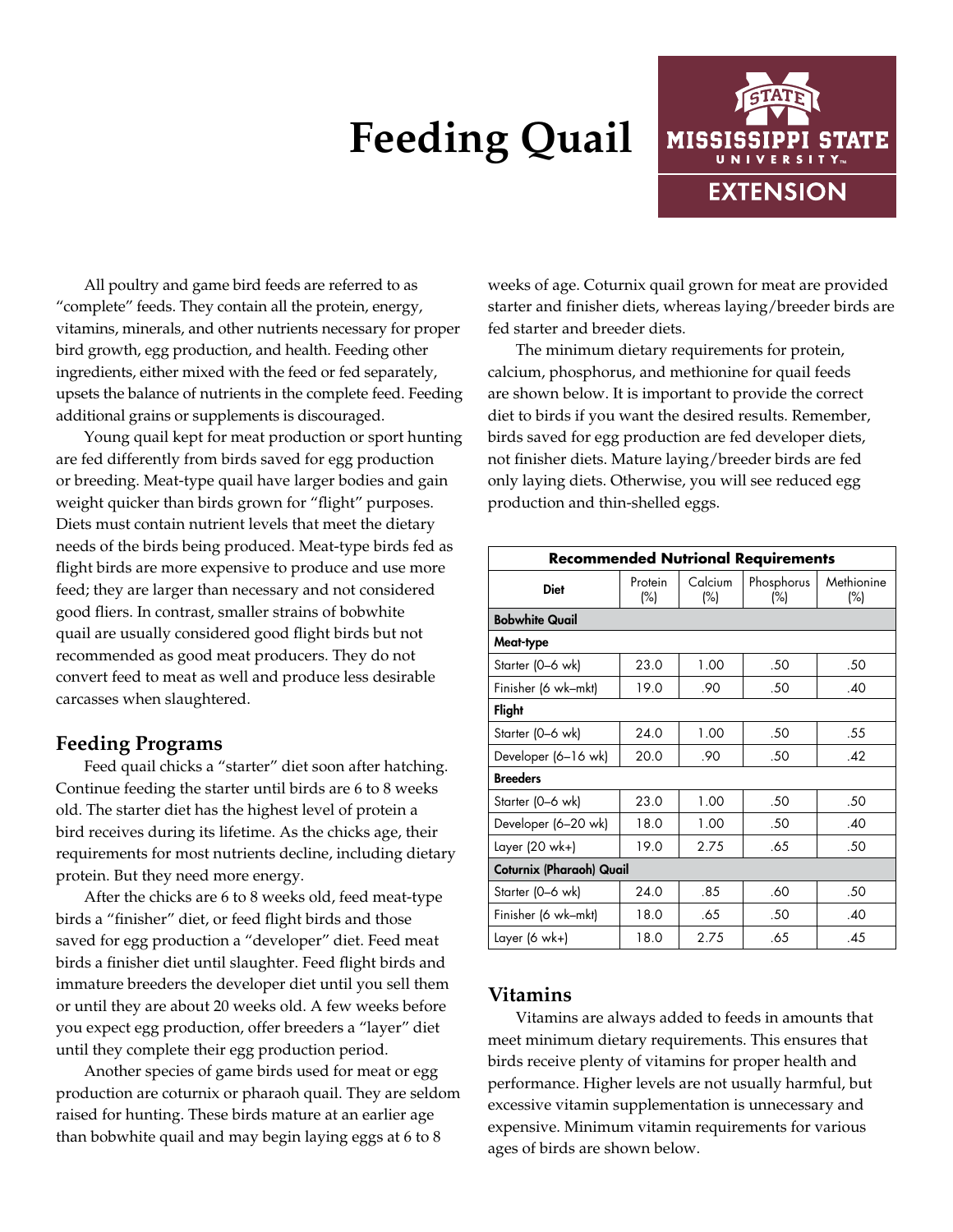| <b>Vitamin Requirements for Finished Feeds</b>      |                        |           |  |  |  |
|-----------------------------------------------------|------------------------|-----------|--|--|--|
| Vitamin (units)                                     | Amount of vitamin per: |           |  |  |  |
|                                                     | Pound                  | Ton       |  |  |  |
| Vitamin A (IU)                                      | 2,000                  | 4 million |  |  |  |
| Vitamin E (IU)                                      | 15                     | 30,000    |  |  |  |
| Vitamin D3 (IU)                                     | 1,000                  | 2 million |  |  |  |
| Vitamin K (mg)                                      | 0.3                    | 6         |  |  |  |
| Riboflavin (mg)                                     | 2                      | 4,000     |  |  |  |
| Pantothenate (mg)                                   | 8                      | 16,000    |  |  |  |
| Niacin (mg)                                         | 20                     | 40,000    |  |  |  |
| Pyridoxine (mg)                                     | $\mathcal{P}$          | 4,000     |  |  |  |
| Vitamin B12 (mg)                                    | 0.005                  | 10        |  |  |  |
| Choline (g)                                         | 0.7                    | 1,400     |  |  |  |
| $IU =$ international unit; mg = milligram; g = gram |                        |           |  |  |  |

When adding vitamins to the diet as a premix, be sure to use enough premix to supply minimum levels for all vitamins. You may have to add extra amounts of some vitamins to achieve minimum levels for other vitamins. This may increase the cost of the complete feed but is better than creating vitamin deficiencies. In periods of stress caused by disease, shipping, or sudden changes in environment, it is recommended that additional vitamins and electrolytes be provided in the drinking water until the stressing condition is corrected.

## **Minerals**

Like vitamins, adequate levels of minerals must be provided to all birds. Minerals in breeder feeds are especially important. Laying quail require higher levels of minerals for egg shell formation. Chicks require high levels of minerals for proper bone formation and development. Breeder feeds are fed only to laying birds. If a breeder feed is fed to chicks, reduced growth and unnecessary stress results.

Although not always required for survival, trace mineral premix added to diets will give better performance. Trace minerals are the minerals required at very low levels for good growth and production. Most feed ingredients contain these minerals but sometimes not enough of them. Many minerals are included in commercial vitamin premixes. An excellent trace mineral premix is shown below. The premix provides enough trace minerals when added at the rate of 2 pounds per ton of feed.

| <b>Trace Mineral Premix</b> |                            |  |  |  |
|-----------------------------|----------------------------|--|--|--|
| Ingredient                  | Amount for 10 lb of Premix |  |  |  |
| Manganous sulfate           | $1.25$ lb                  |  |  |  |
| Zinc oxide                  | $1.25$ lb                  |  |  |  |
| Ferrous sulfate             | 5 oz                       |  |  |  |
| Copper sulfate              | 1 oz                       |  |  |  |
| Limestone or oyster shell   | 7.1 lb                     |  |  |  |

## **Medicated Feeds**

Game bird feeds are available with several types of medications for preventing or treating diseases. The two most common medications added to feeds are coccidiostats and antibiotics.

Coccidiosis is a disease of the digestive tract caused by protozoan organisms called coccidia. It is difficult to control by sanitation practices alone. The best prevention is continuous use of a drug or coccidiostat that reduces coccidia populations. The coccidiostat is usually added to the feed at low levels and fed continuously. Some coccidiostats are given at elevated levels for treating the disease when symptoms appear. Consult a nutritionist or pathologist before increasing the drug level, since some coccidiostats are toxic at elevated levels.

Growing birds are fed rations containing a coccidiostat from hatch until the last week before slaughter. An unmedicated diet is fed during the last week to assure no drug residues remain in the tissues of the birds. This feeding of unmedicated diets before slaughter is recommended when using any dietary drug, regardless of whether drug restriction is required or not.

As birds mature, they develop a resistance to the coccidia organisms if you control exposure. Birds grown for breeder replacements are fed a coccidiostat until about 16 weeks of age. The medicated feed is then replaced with a feed not containing a coccidiostat. Spotty outbreaks of the disease are controlled by including a coccidiostat in drinking water. Two coccidiostats with Food and Drug Administration (FDA) approval for use in quail feeds are monensin sodium (Coban) and amprolium.

Antibiotics are also added to some feeds to improve performance and maintain healthy birds. When added at low (prophylactic) levels, antibiotics prevent minor diseases and produce faster, more efficient growth. Higher (therapeutic) levels for treating disease outbreaks are usually given in water or injected into the bird. Examples of FDA-approved antibiotics for quail diets are bacitracin and penicillin.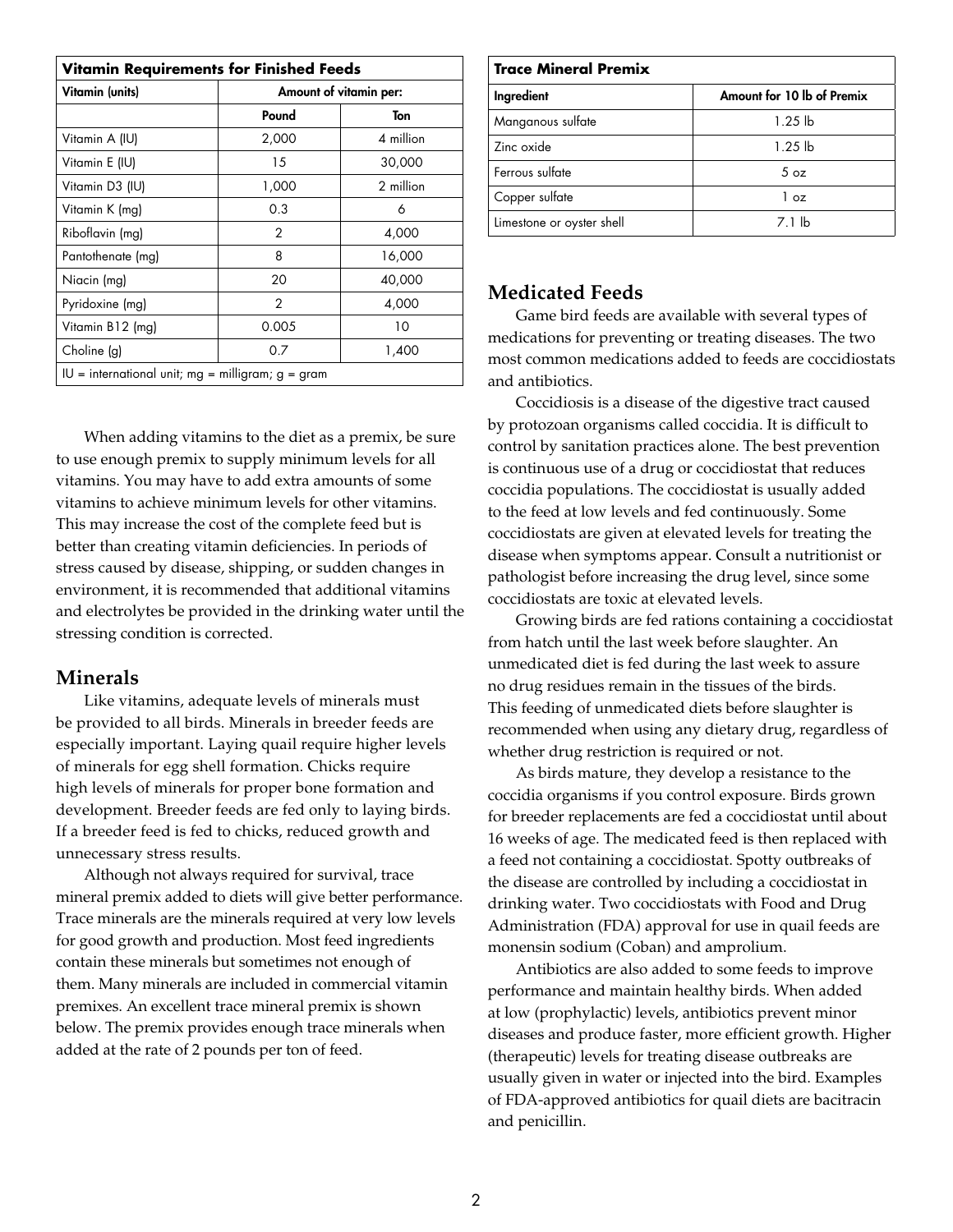Bacitracin (50–200 grams per ton) or penicillin (20– 50 grams per ton) is permitted in game bird diets as a preventive against ulcerative enteritis (quail disease). Higher levels are not recommended nor permitted by FDA. Treatment levels are best administered in the birds' drinking water. This works better because sick birds usually drink water but do not necessarily feed. Including bacitracin in diets of all game birds is recommended to maintain healthy, productive birds.

When using any drug, carefully follow all label warnings and instructions. Always comply with all instructions that require a medication withdrawal period before bird slaughter or saving eggs for human consumption.

### **Diet Formulations**

Several diets are included below that provide enough of all nutrients for the type of birds cited. All ingredients must be used without substitution or alteration of quantities. Deviation from the recommended diets alters the levels of all nutrients and can create problems. Always consult with a poultry nutritionist or your local MSU Extension office before making dietary changes.

Most commercially prepared game bird feeds are fed in the "crumble" form. These small feed aggregates are formed by partial regrinding or crumbling pellets made from the "mash" feed. Frequently, the crumbles of starter feeds are too large for newly hatched quail to eat. Additional grinding is necessary to produce particles of the desired size. Crumbles are not necessary for good production, although they have several desirable

characteristics. Mash diets made from the dietary formulations shown below produce excellent performance. The assortment of ingredients used has intentionally been kept to a minimum. Many additional ingredients can be used, but ingredient substitutions require reformulation to adjust for nutritional variations in feedstuffs.

High-quality ingredients are essential when making bird feeds. Before making the diets, make sure all ingredients are available. Poor-quality ingredients may be tolerated in diets of some types of farm animals but not quail. If you use poor-quality feedstuffs in quail diets, you will experience production problems. Never use a feed ingredient unless it is of highest quality.

Often high-quality commercial quail feeds are not available, and substitutes are needed. You can substitute comparable turkey feeds for quail feeds without hurting performance. In most cases, chicken diets can be fed to growing bobwhite quail that are raised for slaughter. Check with a qualified nutritionist before making dietary substitutions.

If you suspect production problems are feed related, first get a sample of the feed. A 1-quart sample of the feed is usually adequate. Contact an Extension poultry specialist for help in solving the problem. Submit a 1- to 2-cup portion of the feed to a laboratory for analysis of nutritional characteristics. Store the remaining sample for future reference.

If problems are unusually severe, temporary replacement of the suspect feed may be necessary until the cause is determined. Use only a suitable diet from

| Ingredient Composition of Game Bird Diets (Expressed in table as percentages)*                        |                |                 |                          |                          |                          |                              |                          |                          |
|-------------------------------------------------------------------------------------------------------|----------------|-----------------|--------------------------|--------------------------|--------------------------|------------------------------|--------------------------|--------------------------|
| Meat-type                                                                                             | <b>BWQ</b>     |                 | <b>Flight BWQ</b>        |                          | <b>BWQ</b>               | <b>Coturnix</b>              |                          |                          |
| Ingredient                                                                                            | <b>Starter</b> | <b>Finisher</b> | <b>Starter</b>           | <b>Developer</b>         | Layer                    | <b>Starter</b>               | <b>Finisher</b>          | <b>Breeder</b>           |
| Yellow Corn                                                                                           | 58.00          | 67.93           | 43.73                    | 42.27                    | 60.89                    | 49.75                        | 65.59                    | 63.47                    |
| Soybean Meal, 48%                                                                                     | 37.23          | 27.30           | 48.27                    | 17.96                    | 28.50                    | 42.95                        | 29.13                    | 25.93                    |
| <b>Wheat Middlings</b>                                                                                | -              | -               | $\overline{\phantom{0}}$ | 36.43                    | $\overline{\phantom{m}}$ | $\qquad \qquad \blacksquare$ | 1.44                     | $\overline{\phantom{0}}$ |
|                                                                                                       |                |                 |                          |                          |                          |                              |                          |                          |
| Limestone                                                                                             | 1.84           | 1.87            | 1.23                     | 1.18                     | 7.17                     | 1.13                         | .80                      | 6.59                     |
| Dicalcium Phosphate                                                                                   | 1.77           | 1.82            | 1.72                     | 1.59                     | 1.84                     | 2.01                         | 2.07                     | 2.67                     |
| Salt                                                                                                  | .56            | .57             | .43                      | -                        | .44                      | .44                          | .42                      | .44                      |
|                                                                                                       |                |                 |                          |                          |                          |                              |                          |                          |
| Feed Fat                                                                                              |                | $\qquad \qquad$ | 4.03                     | $\overline{\phantom{0}}$ | .70                      | 3.16                         | $\overline{\phantom{0}}$ | .39                      |
| dl-Methionine                                                                                         | . 15           | .06             | .14                      | .12                      | .06                      | .11                          | . 15                     | .11                      |
| <b>Bacitracin</b>                                                                                     | .05            | .05             | .05                      | .05                      | .05                      | .05                          | .05                      | .05                      |
|                                                                                                       |                |                 |                          |                          |                          |                              |                          |                          |
| Coccidiostat                                                                                          | .05            | .05             | .05                      | .05                      |                          | .05                          | $-$                      | $\qquad \qquad =$        |
| Vitamin Premix                                                                                        | .25            | .25             | .25                      | .25                      | .25                      | .25                          | .25                      | .25                      |
| Mineral Premix                                                                                        | .10            | .10             | .10                      | .10                      | .10                      | .10                          | .10                      | .10                      |
| *Multiply each number by 20 to determine the amount of each ingredient necessary in each ton of diet. |                |                 |                          |                          |                          |                              |                          |                          |